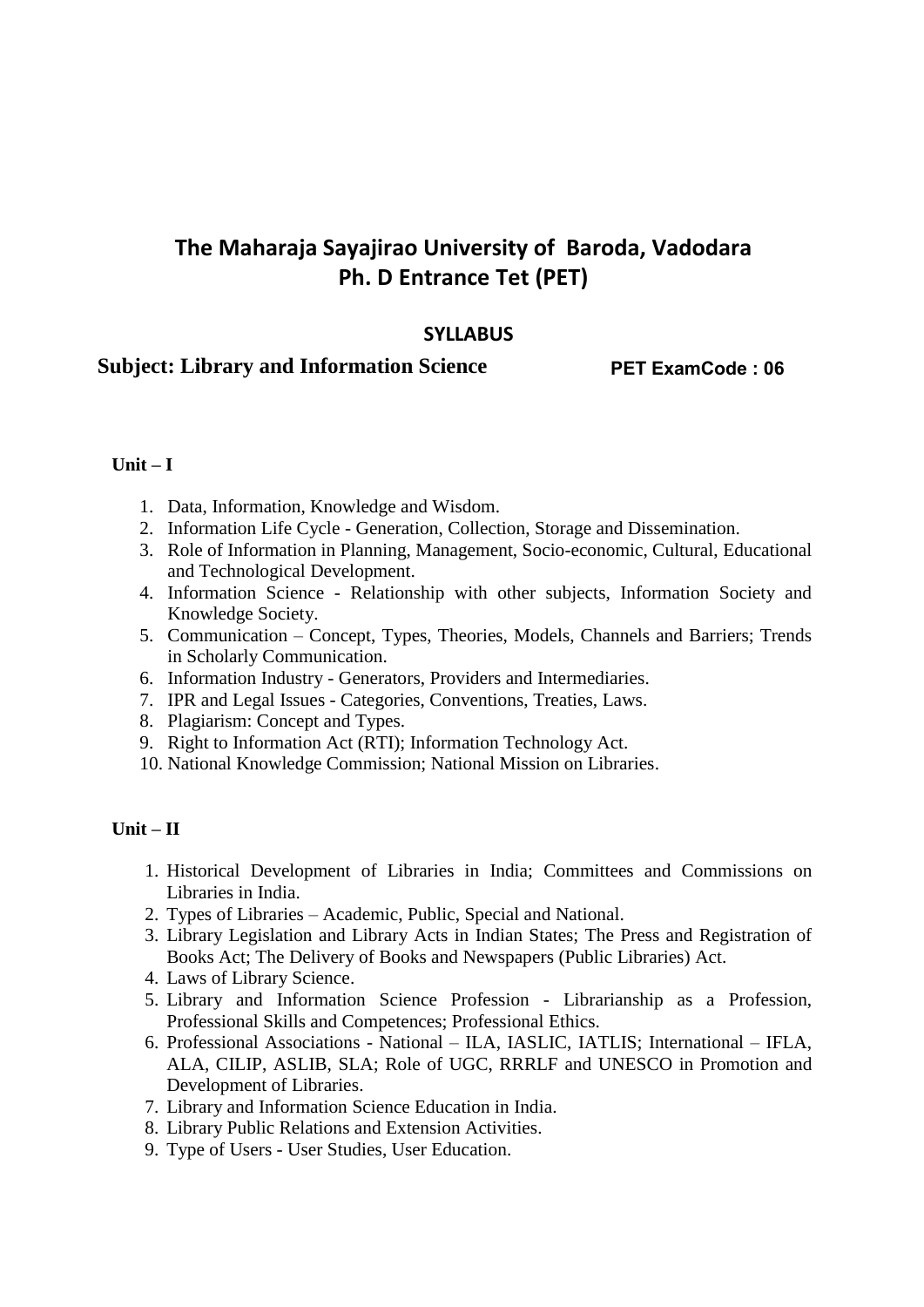10. Information Literacy - Areas, Standards, Types and Models; Trends in Information Literacy.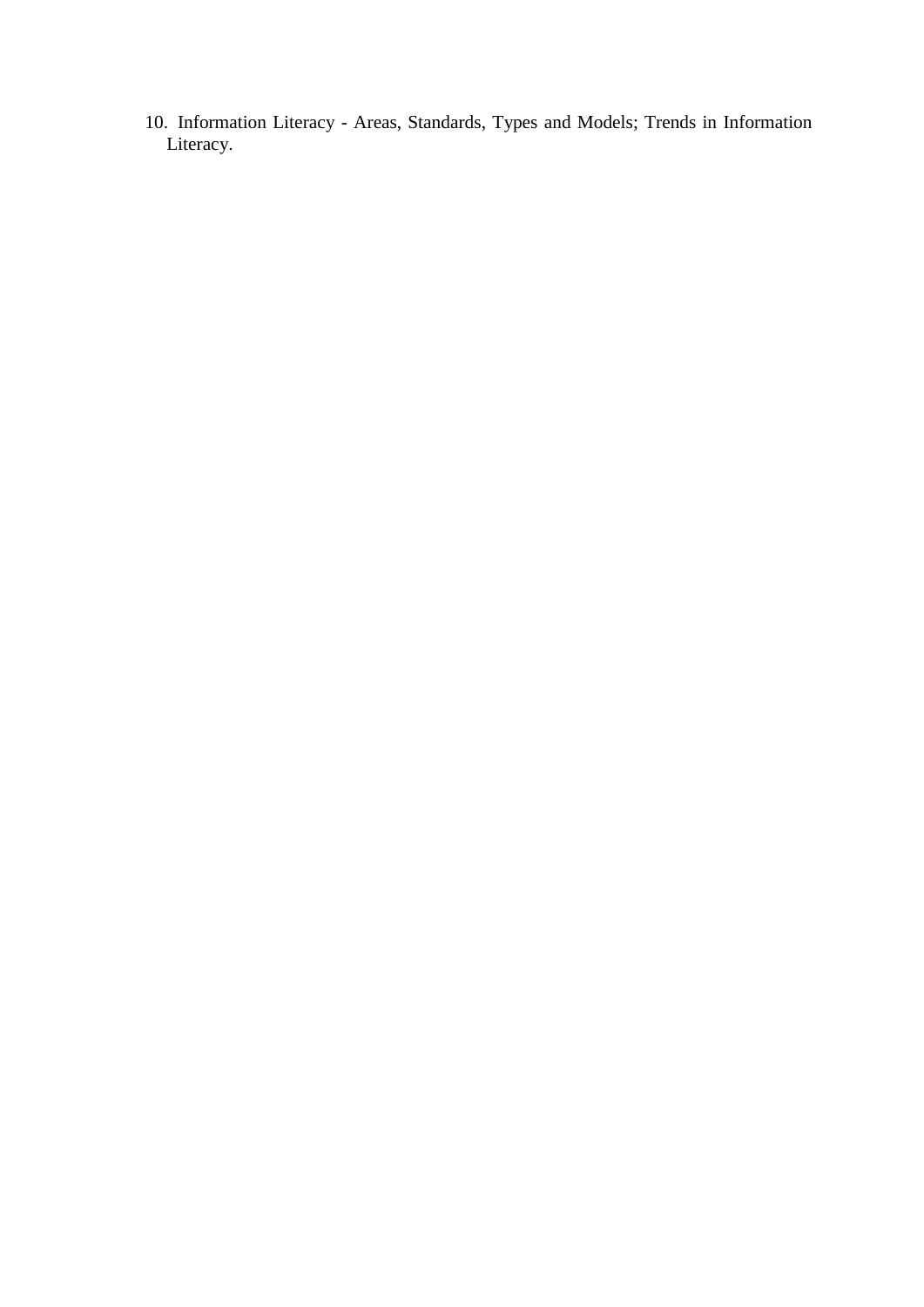## **Unit – III**

- 1. Information Sources Nature, Characteristics, Types and Formats.
- 2. Sources of Information Primary, Secondary and Tertiary; Documentary and Non-Documentary.
- 3. Primary Information Sources (Print and Electronic) Journals, Conference Proceedings, Patents, Standards, Theses & Dissertations, Trade Literature.
- 4. Secondary Information Sources (Print and Electronic) Dictionaries, Encyclopedias, Bibliographies, Indexing & Abstracting, Statistical sources, Handbooks and Manuals.
- 5. Tertiary Information Sources (Print and Electronic)- Directories, Year Books, Almanacs.
- 6. Reference Sources Bibliographical, Biographical, Educational, Language and Geographical.
- 7. Electronic Information Resources Subject Gateways, Web Portals, Bulletin Boards, Discussion Forums /Groups.
- 8. Databases: Bibliographic, Numeric, Full text, Multimedia; Open Access Databases.
- 9. Institutional and Human Resources.
- 10. Evaluation of Reference Sources and Web Resources.

#### **Unit - IV**

- 1. Community Information Services.
- 2. Reference Service Concept and Types; Referral Services
- 3. Alerting Services CAS, SDI, Inter Library Loan and Document Delivery.
- 4. Mobile based Library Services and Tools Mobile OPAC, Mobile Databases, Mobile Library Website, Library Apps, Mobile Library Instructions, Augmented Reality, SMS Alerts, Geo-Location, Reference Enquiry.
- 5. Web 2.0 and 3.0 Library 2.0- Concept, Characteristics, Components; Instant Messaging, RSS Feeds, Podcasts, Vodcasts, Ask a Librarian
- 6. Collaborative Services- Social Networks, Academics Social Networks, Social Tagging, Social Bookmarking.
- 7. Web Scale Discovery Services
- 8. National Information Systems and Networks: NISCAIR, DESIDOC, SENDOC, ENVIS, INFLIBNET, DELNET, NICNET, ERNET, National Knowledge Network (NKN), Biotechnology Information System Network
- 9. International Information Systems and Networks: INIS, AGRIS, INSPEC, MEDLARS, BIOSIS, ERIC, Patent Information System (PIS), Biotechnology Information System (BIS).
- 10. Library Resource Sharing and Library Consortia National and International.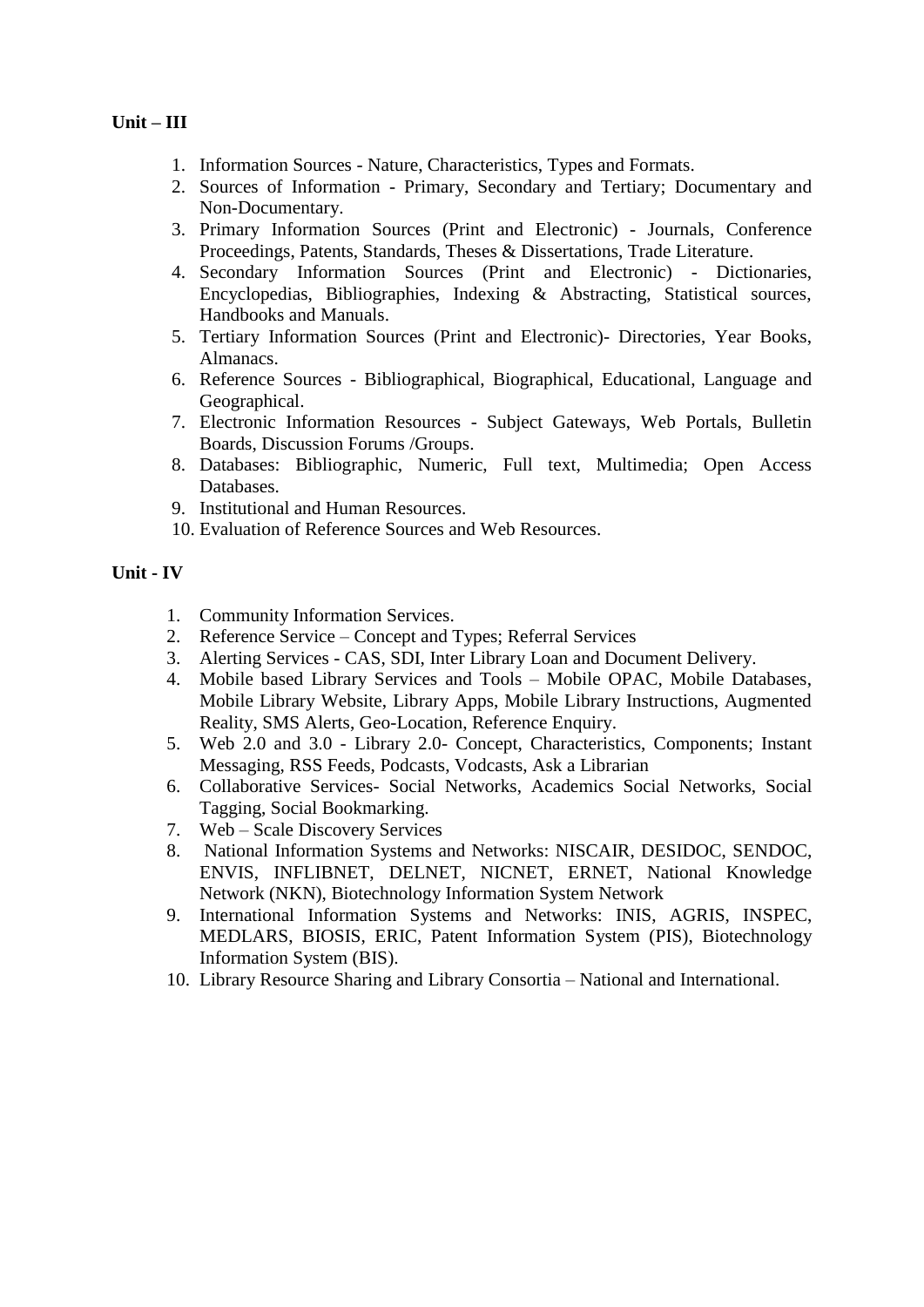# **Unit - V**

- 1. Universe of Knowledge Nature and Attributes; Modes of Formation of Subjects.
- 2. Knowledge Organisation Classification Theories, Cannons, and Principles; Simple Knowledge Organisation System (SKOS), Taxonomies, Folksonomy, Trends in Classification.
- 3. Mapping of Subjects in Library Classification Schemes DDC, UDC and CC.
- 4. Knowledge Organisation: Cataloguing Cannons and Principles; Centralized and Co-operative Catalogue; Library Cataloguing Codes: CCC and AACR - II.
- 5. Standards of Bibliographic Record Formats and Description ISBD, MARC 21, CCF, RDA, FRBR, Bibframe.
- 6. Standards for Bibliographic Information Interchange & Communication ISO 2709, Z39.50, Z39.71.
- 7. Metadata Standards: Dublin Core; MARC21, METS, MODES, EAD.
- 8. Indexing Systems and Techniques: Assigned Pre-coordinate; Post-Coordinate; Derived- Title-based; Vocabulary Control.
- 9. Abstracting Types and Guidelines.
- 10. Information Retrieval System Features, Components, Models and Evaluation.

#### **Unit - VI**

- 1. Management Principles, Functions and Schools of thought.
- 2. Library and Information Centers Management Book Selection Tools and Principles; Library Acquisition, Technical Processing, Circulation, Serial Control, Maintenance and Stock Verification; Preservation and Conservation; Hazards and Control Measures of Library Materials.
- 3. Human Resource Management Planning, Job Analysis, Job Description, Job Evaluation, Selection, Recruitment, Motivation, Training and Development, Performance Appraisal; Staff Manual.
- 4. Financial Management in Libraries Sources of Finance, Resource Mobilisation, Budgeting Methods; Cost Effective and Cost Benefit Analysis, Annual Reports & Statistics; Library Authority and Committee.
- 5. Project Management SWOT, PEST, PERT / CPM.
- 6. Total Quality Management (TQM) Concepts, Principles and Techniques, Six Sigma; Evaluation of Services of Libraries and Information Centers.
- 7. Library Building, Furniture and Equipments; Green Library Building; Information Commons; Makers Space; Security and Safety.
- 8. Management Information System (MIS), MBO, Change Management, Disaster Management, Crisis Management.
- 9. Knowledge Management Principles, Tools, Components and Architecture.
- 10. Marketing of Library Products and Services Plan, Research, Strategies, Mix, Segmentation, Pricing and Advertising; Management Consultancy.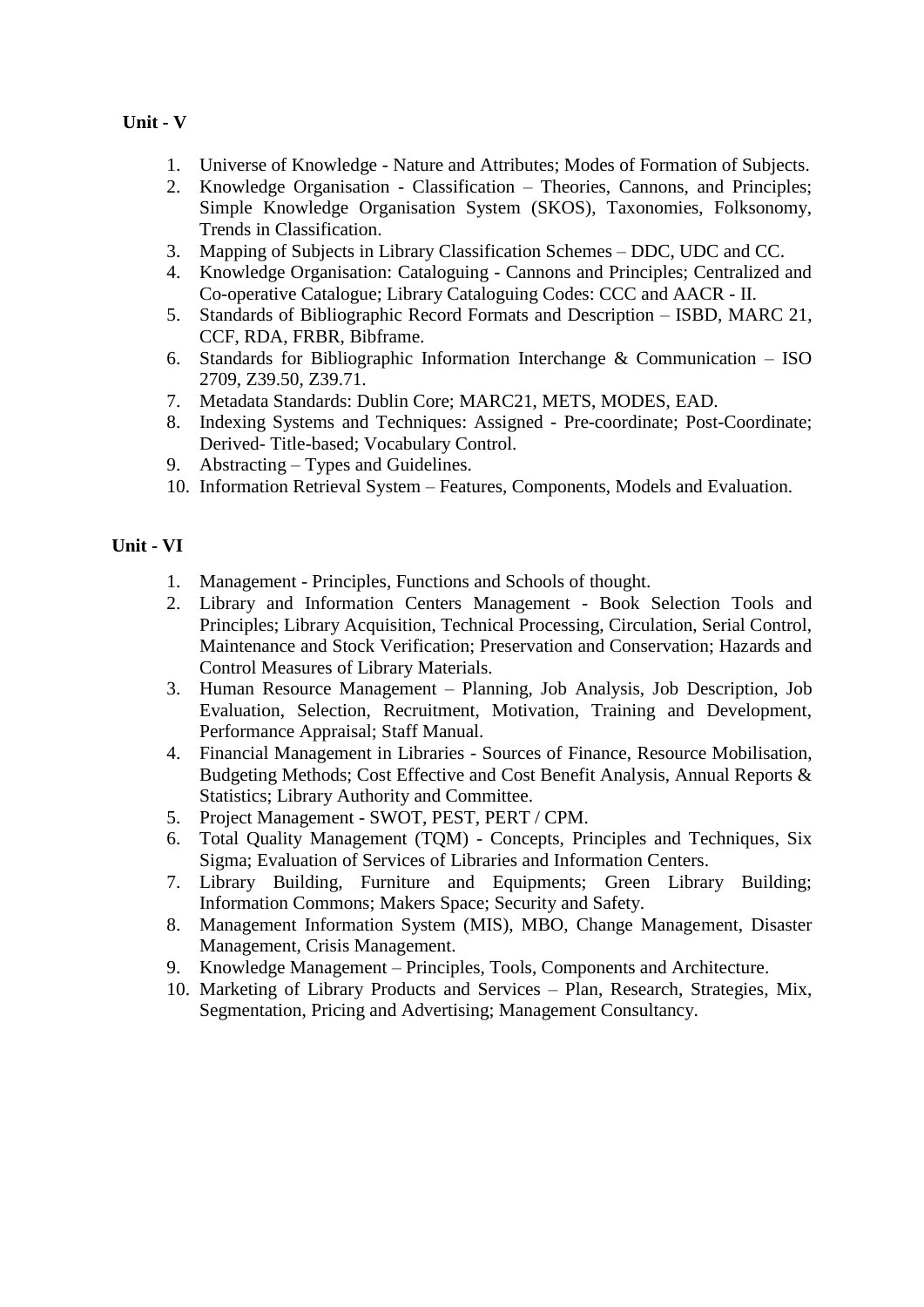## **Unit - VII**

- 1. Computer Technology Character Representation (ASCII, ISCII, Unicode); Computer Hardware, Software; Storage Devices; Input and Output Devices.
- 2. Types of Software System Software, Application Software.
- 3. Programming Languages Object Oriented, Procedural, High Level, Scripting; Web Languages.
- 4. Telecommunication Transmission Channels, Mode, and Media, ISDN, PSDN, Multiplexing, Modulation, Standards and Protocols.
- 5. Wireless Communication Media, Wi-fi, Li-fi, Satellite Communication, Mobile Communication.
- 6. Computer Networks Topologies, Types of Networks LAN, MAN, WAN.
- 7. Internet Web browsers, WWW, E-mail; Search Engines, Meta and Entity Search engines.
- 8. Internet Protocols and Standards HTTP, SHTTP, FTP, SMTP, TCP/IP, URI, URL.
- 9. Hypertext, Hypermedia, Multimedia, Video conferencing, Virtual Reality, Augmented Technologies.
- 10. Data Security, Network Security, Firewalls, Cryptographic Techniques, Anti-virus software, Anti-spyware, Intrusion Detection System.

## **Unit – VIII**

- 1. Library Automation Areas, Planning, Selection of Hardware and Software, Implementation and Evaluation; Standards for Library Automation.
- 2. Barcode, RFID, QR Code, Biometric, Smartcard: Features and Applications.
- 3. Digitization Planning, Selection of Materials, Hardware, Software, Process, Issues.
- 4. Digital Library: Genesis, Characteristics, Types, Architecture; Standards, Formats and Protocols, DOI.
- 5. Digital Preservation Need, Purpose, Standards, Methods, Techniques, Projects (National and International).
- 6. Digital Library Initiatives National and International.
- 7. Institutional Repositories Need, Purpose, Types and Tools; Institutional Repositories in India; ROAR, DOAR, SHARPA-ROMIO.
- 8. Content Management Systems Architecture, Data Integration, CMS Software Selection, Implementation and Evaluation.
- 9. Application of Artificial Intelligence, Expert Systems and Robotics in Libraries; Social Mobile Analytics Cloud (SMAC); Cloud Computing.
- 10. Ontology Tools (RDF, RDFS, Potege); Semantic Web, Linked Data, Big Data, Data Mining, Data Harvesting.